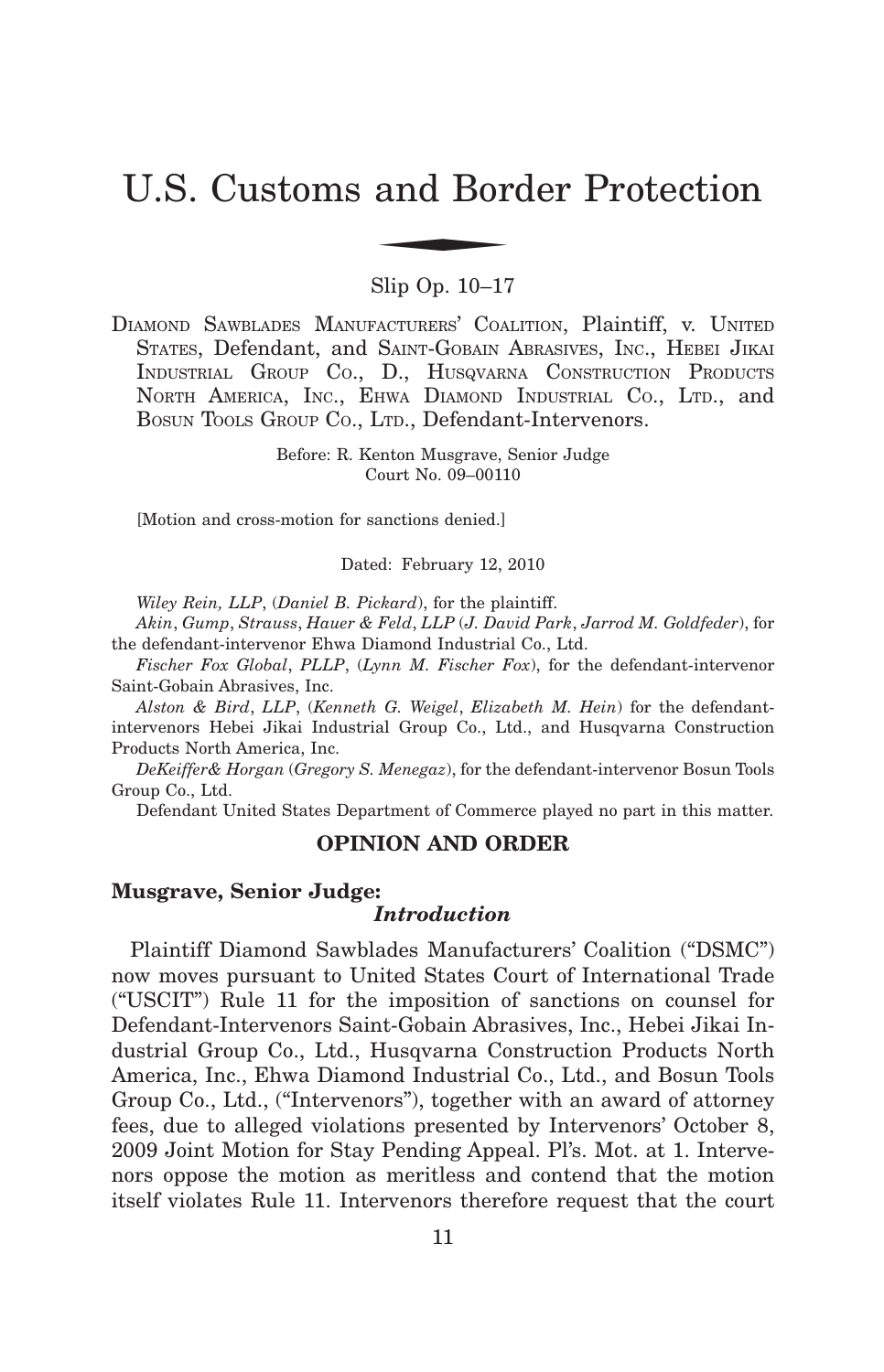rather assess attorney fees against DSMC's counsel for having filed a frivolous motion. Def.-Int's Opp'n at 13. For the purpose of permitting DSMC's response thereto, Intervenors response will be construed as a cross-motion for sanctions, *see* USCIT Rule 4, but for the reasons set forth below the motions will be denied.

## *Background*

This case has a fairly extensive procedural history. Only salient facts need be here related: On September 30, 2009, the court granted DSMC's request for relief in the nature of a writ of mandamus and ordered that the Department of Commerce, "forthwith, issue and publish antidumping duty orders and order the collection of cash deposits on subject merchandise." *Judgment*, *Diamond Sawblades Mfrs.*' *Coalition v. United States*, 33 CIT \_\_, 650 F. Supp 1331 (2009) (*appeal docketed*, Oct. 15, 2009). On October 7, 2009, pursuant to USCIT Rule 62, Intervenors filed a motion to stay enforcement of that Judgment pending Intervenors' appeal of the decision in the United States Court of Appeals for the Federal Circuit ("Federal Circuit"). *See* Def.-Int's Mot. for Stay Pending Appeal. The court denied this motion on November 4, 2009. *See Diamond Sawblades v. United States*, Slip Op. 09–128.

On December 1, 2009 Plaintiffs filed the motion for sanctions that is currently before the Court. In its motion, DSMC asserts that Intervenors' motion for a stay was "filed for an improper purpose" and "contained allegations and claims for relief that were not warranted by the law or by the facts." Pl's. Mot. at 1–2. DSMC requests that this court issue sanctions against Intervenors' counsel and order them to reimburse DSMC for attorney fees and costs incurred as a result of motion for stay. *Id*. In response, Intervenors' contend that DSMC's motion is so procedurally defective and substantively meritless that it should be deemed frivolous. Def.-Int's Opp'n at 13–14. Intervenors assert that the motion should be denied and request that the court order DSMC's counsel to reimburse them for attorney fees pursuant to the fee-shifting provision set forth in Rule 11. *Id*. at 14.

## *Discussion*

Rule 11 Sanctions

Rule 11 provides, in pertinent part:

\*\*\*

(b) Representations to the Court.

By presenting to the court a pleading, written motion, or other paper — whether by signing, filing, submitting, or later advocating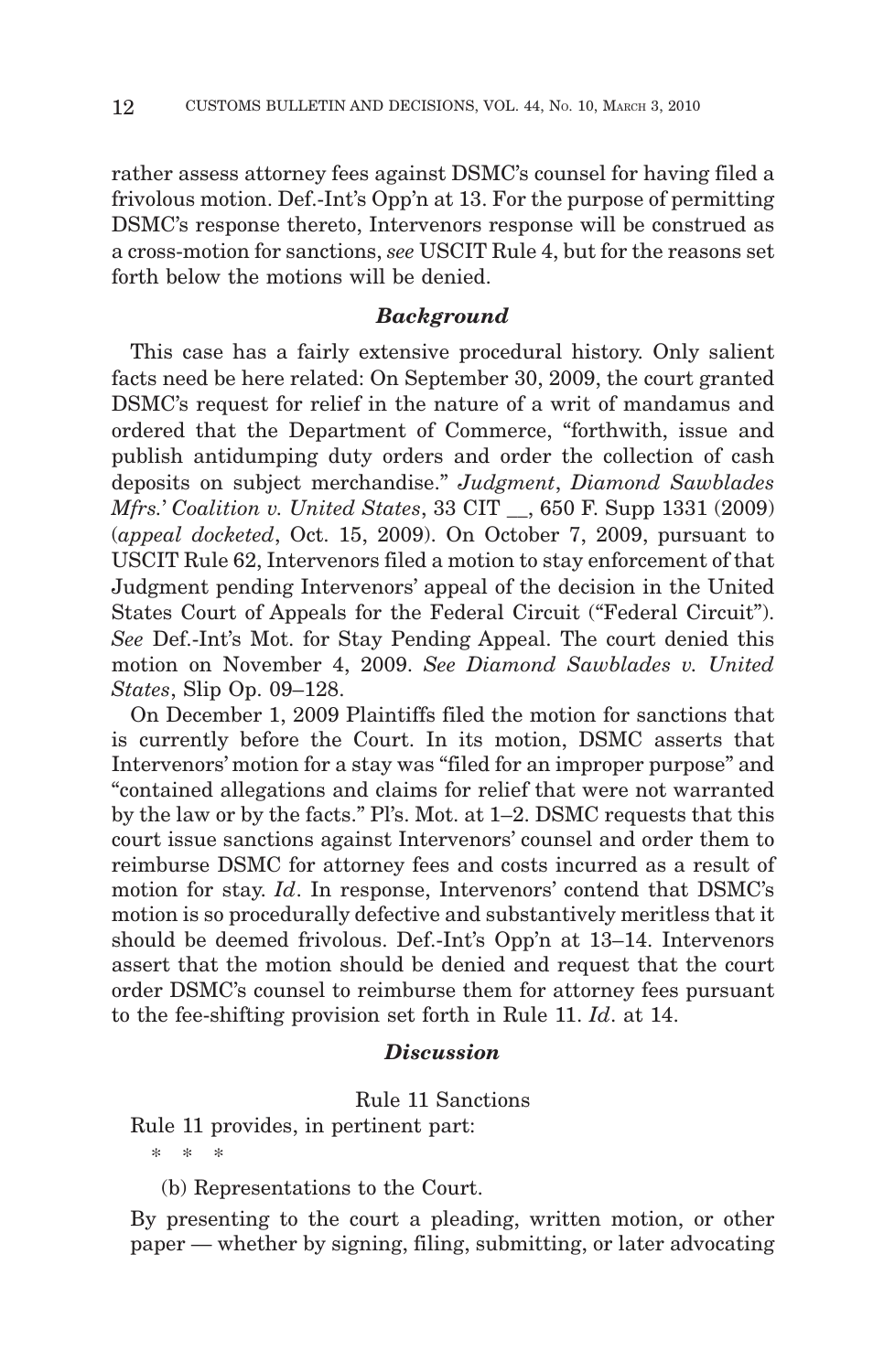it — an attorney or unrepresented party certifies that to the best of the person's knowledge, information, and belief, formed after any inquiry reasonable under the circumstances:

(1) it is not being presented for any improper purpose, such as to harass, cause unnecessary delay, or needlessly increase the cost of litigation;

(2) the claims, defenses, and other legal contentions are warranted by existing law or by a nonfrivolous argument for extending, modifying, or reversing existing law or for establishing new law;

(3) the factual contentions have evidentiary support or, if specifically so identified, will likely have evidentiary support after a reasonable opportunity for further investigation or discovery; and

(4) the denials of factual contentions are warranted on the evidence or, if specifically so identified, are reasonably based on belief or a lack of information.

(c) Sanctions.

(1) In General. If, after notice and a reasonable opportunity to respond, the court determines that Rule 11(b) has been violated, the court may impose an appropriate sanction on any attorney, law firm, or party that violated the rule or is responsible for the violation. Absent exceptional circumstances, a law firm must be held jointly responsible for a violation committed by its partner, associate, or employee.

(2) Motion for Sanctions. A motion for sanctions must be made separately from any other motion and must describe the specific conduct that allegedly violates Rule 11(b). The motion must be served under Rule 5, but it must not be filed or be presented to the court if the challenged paper, claim, defense, contention, or denial is withdrawn or appropriately corrected within 21 days after service or within another time the court sets. If warranted, the court may award to the prevailing party the reasonable expenses, including attorney's fees, incurred for the motion.

(3) On the Court's Initiative. On its own, the court may order an attorney, law firm, or party to show cause why conduct specifically described in the order has not violated Rule 11(b).

(4) Nature of a Sanction. A sanction imposed under this rule must be limited to what suffices to deter repetition of the conduct or comparable conduct by others similarly situated. The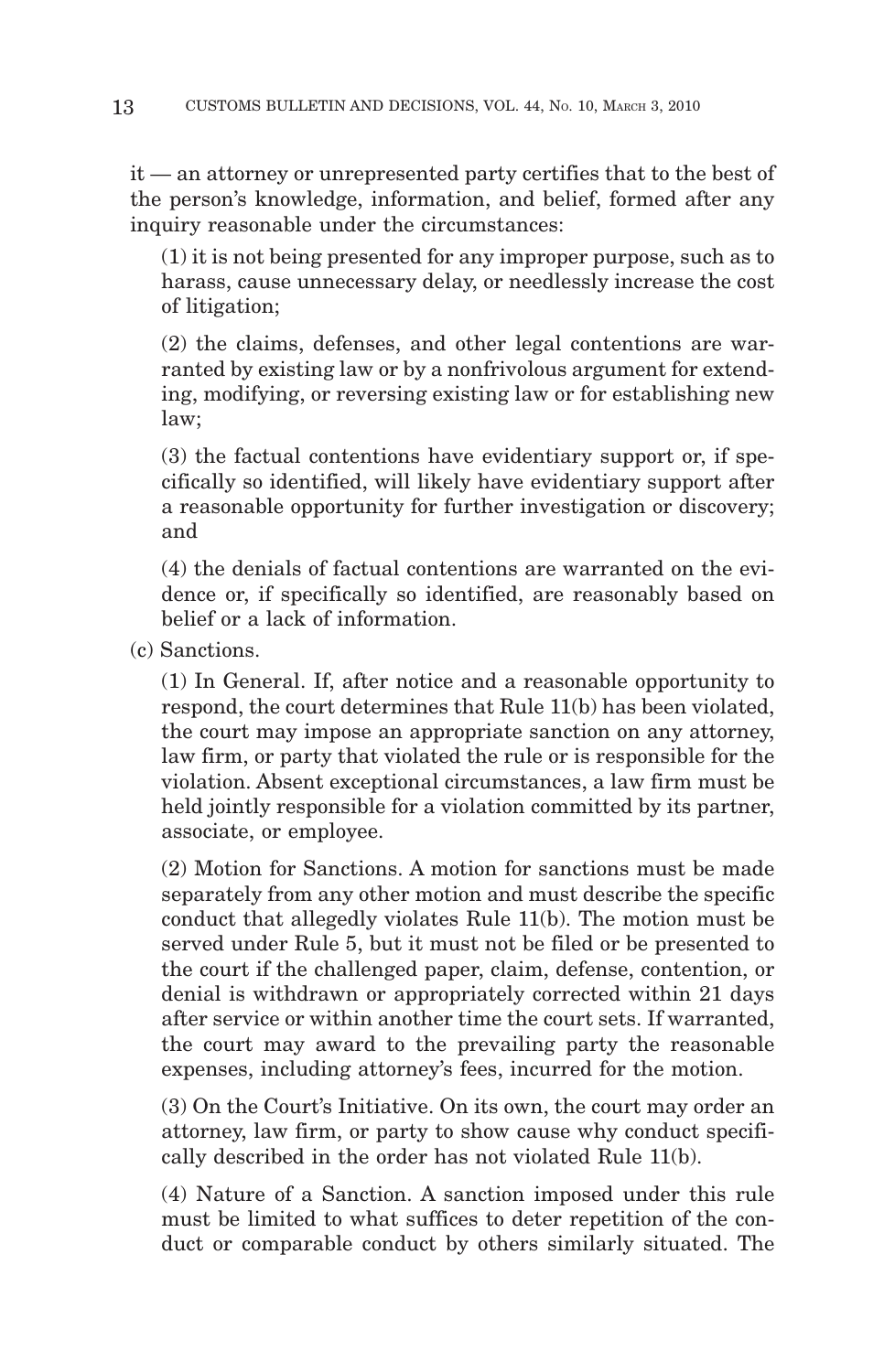sanction may include nonmonetary directives; an order to pay a penalty into court; or, if imposed on motion and warranted for effective deterrence, an order directing payment to the movant of part or all of the reasonable attorney's fees and other expenses directly resulting from the violation.

\*\*\*

# USCIT Rule  $11(b)$ ,  $(c)$ ,  $<sup>1</sup>$ </sup>

As indicated above, Rule 11 is violated when a pleading or paper is presented to the court (1) for any improper purpose, such as harassment or unnecessary delay; (2) contains "claims, defenses, or other legal contentions" not warranted by existing law or by a nonfrivolous argument for extension or reversal of existing law; (3) contains allegations or factual contentions that lack evidentiary support; or (4) contains denials of factual contentions that are not warranted on the evidence. USCIT Rule 11(b).

In 1993, FRCP Rule 11 was amended to include, among other things, the so-called "safe-harbor" provision set forth in subdivision  $11(c)(2)^2$ . The safe-harbor provision requires a movant to serve the offending party with a copy of the motion at least 21 days prior to filing it; if the recipient does not withdraw the offending papers 21 days after receipt, the movant may then present the motion to the court. According to the 1993 Advisory Committee Notes, the purpose of the safe harbor provision is to reduce the volume of Rule 11 filings by affording the offending party the opportunity to withdraw or correct the alleged violation without penalty. *See* 28 U.S.C. Appx. at 112. In keeping with that purpose, the vast majority of Courts have held that a Rule 11 motion is untimely if it is filed after the conclusion of the case (or judicial rejection of the offending papers), because otherwise there is no offending paper or claim that may be withdrawn. *1–2 Sanc. Fed. Law of Lit. Abuse*, § 17(A)(2). A motion may not be considered untimely, however, if it was served on the offending party at least 21 days prior to the conclusion of the case, because the party is deemed to have received the full opportunity to retract the offensive pleading. *Id*.

It is well settled that failure to comply with the safe-harbor provision compels denial of the motion. *See Ridder v. City of Springfield*, 109 F.3d 288, 296 (6th Cir. 1997) (describing compliance with the

<sup>&</sup>lt;sup>1</sup> The Court's Rule is essentially identical to Federal Rule of Civil Procedure ("FRCP") Rule 11; accordingly, it is appropriate to look to decisions under FRCP Rule 11 as guidance for the interpretation and application of the Court's Rule. *Precision Specialty Metals, Inc., v. United States*, 315 F.3d 1346, 1353 (Fed. Cir. 2003).

 $2$  The 1993 amendments refer to FRCP Rule 11; the Court made these same amendments to USCIT Rule 11 in 1994, with the changes becoming effective on January 1, 1995.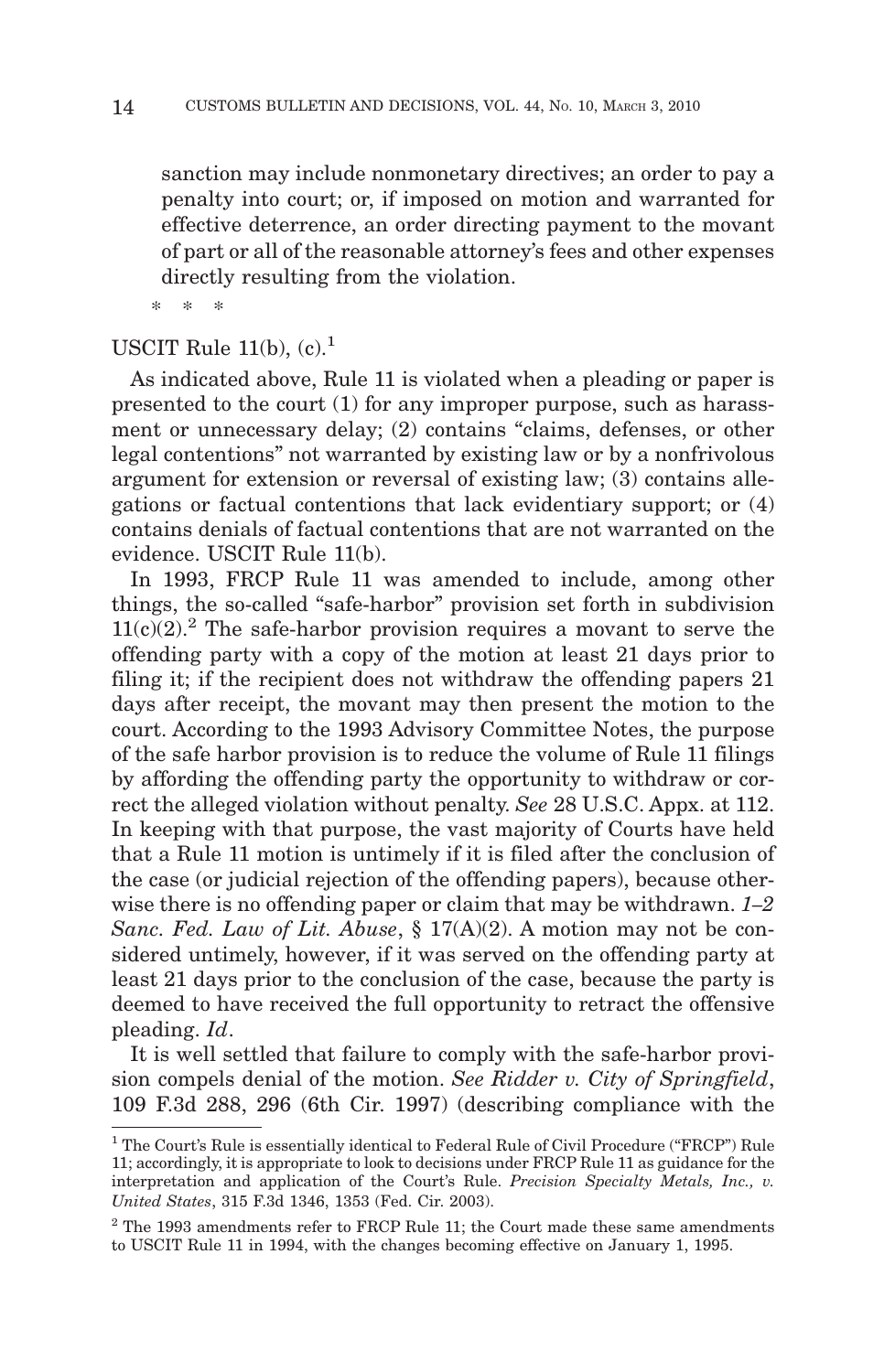safe-harbor provision as an "absolute requirement"); *Hadges v. Yonkers Racing Corp.*, 48 F.3d 1320, 1328 (2d Cir. 2001) (reversing sanctions where movant failed to honor safe harbor period). Notably, cross-motions for Rule 11 sanctions need not comply with the safeharbor provision because the movant is considered to be on notice that the court may award fees to either party. *See* Advisory Committee Note, 28 U.S.C. Appx. at 112 (stating that "*service* of a cross motion under Rule 11 should rarely be needed" because fees may be awarded to the party that prevails, regardless of whether they were the movant or the respondent) (emphasis added).

The court may impose sanctions on its own initiative as well, subject to the restrictions and procedures set forth in Rule  $11(c)(3)$ . Although court-initiated sanctions are not subject to the safe harbor provision, section  $(c)(3)$  (as well as due process) requires that the court must, prior to imposing sanctions, issue to the offending party a show-cause order as to why its conduct, specifically described in the order, should not be sanctioned. USCIT Rule  $11(c)(3)$ . The 1993 amendments also limited the type of penalty that may be imposed pursuant to *sua sponte* sanctions by excluding awards of attorney fees from the available penalties. *See* Rule 11(c)(4) (attorney fees only available "if imposed on [a properly filed] motion and warranted for effective deterrence").

## I. *DSMC's Motion*

In light of the foregoing, DSMC's Rule 11 motion must be denied. The motion was filed nearly one month after the court denied the stay, and, apparently, Intervenors were never served with a copy of the motion prior to the date it was filed with the court. Accordingly, DSMC's motion for sanctions under Rule 11 was essentially doomed *ab initio*. In its response to Intervenors' cross-motion, DSMC attempts to resuscitate its request by noting that the court may alternatively consider imposing sanctions and attorney's fees via Rule 11(c)(4) (*sua sponte* sanctions) or pursuant to 28 U.S.C. § 1927. Pl's Opp'n to Def-Ints' Cross Mot. at 5 & n.1 However, even if the court were to conclude that DSMC was within its rights to raise these issues in a response, DSMC's requests cannot be granted.

As noted above, attorney fees are not available pursuant to courtinitiated Rule 11 sanctions, particularly where, as here, the allowance of such an award would essentially nullify the safe harbor provision. *Radcliffe v. Rainbow Constr. Co.*, 254 F.3d 772, 789 (9th Cir.  $2001$ ) (noting that "[i]t would render [Rule  $11(c)(1)(2)$ 's] safe harbor' provision meaningless to permit a party's noncompliant motion to be converted automatically [on appeal] into a court-initiated motion,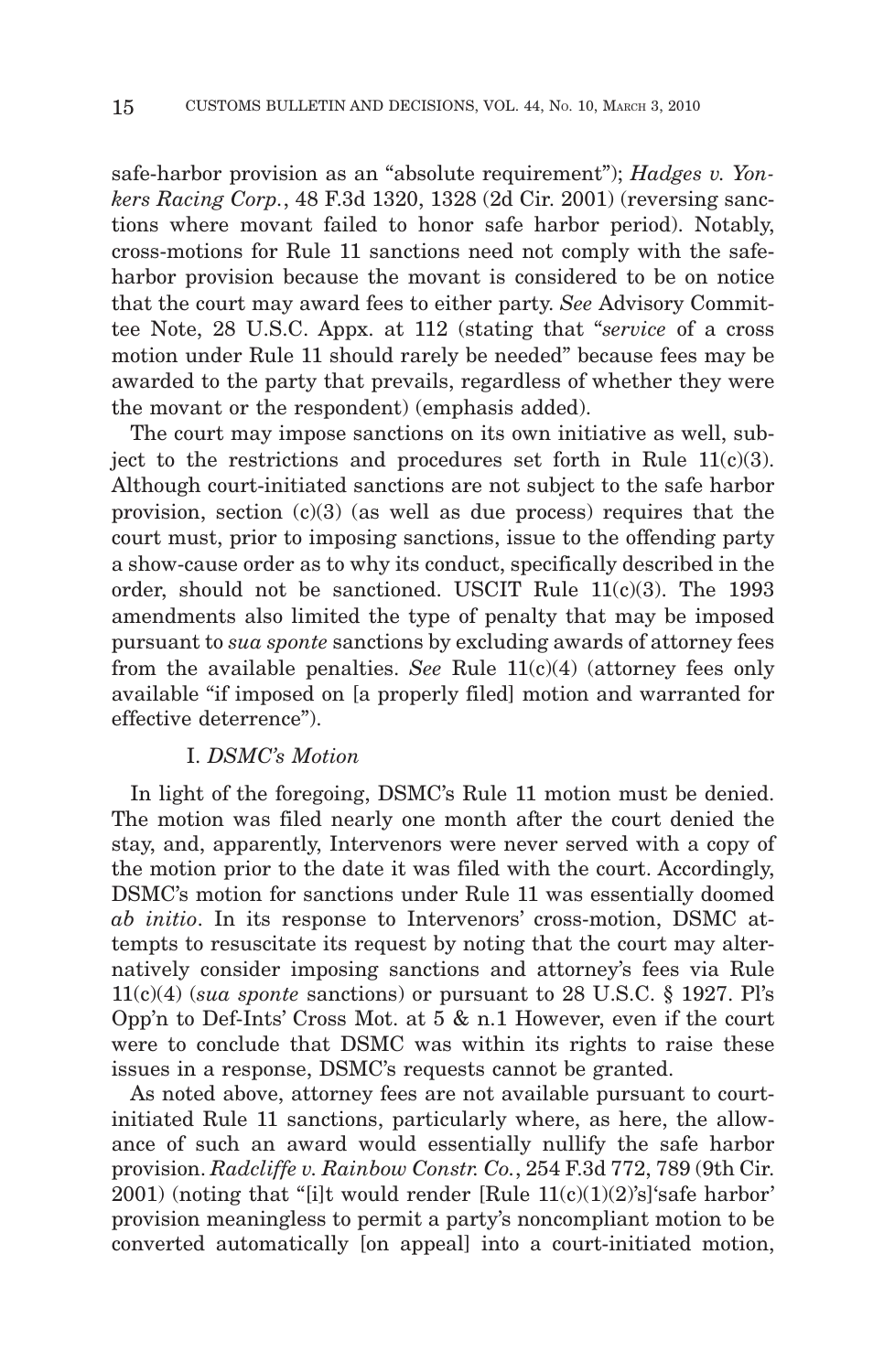thereby escaping the service requirement"). Further, although a motion for sanctions under section 1927 is not predicated on compliance with a safe harbor period, sanctions under that provision are a poor fit for the conduct alleged in this case. The fee-shifting provision provided by section 1927 is considered an appropriate remedy "in instances of a serious and studied disregard for the orderly processes of justice," *Braley v. Garland*, 832 F.2d 1504, 1512 (10th Cir. 1987), and only targets cases where opposing counsel "unreasonably and vexatiously" "multiplies the proceedings . . . ." 28 U.S.C. § 1927. In the current matter, DSMC presents little more than an inference that Intervenors' motion was filed unreasonably or vexatiously. As a matter of procedure, Intervenors were essentially *required* to file the motion for a stay in this court if they wished to maintain their right to seek a stay from the Federal Circuit. *See* Federal Rule of Appellate Procedure Rule 8. Furthermore, as Intervenors correctly point out, the purpose of a stay, indeed, is to delay. Without more, the court cannot find that Intervenors' motion was filed "unreasonably and vexatiously," or, for that matter, that it was filed for an improper purpose under Rule 11.

That said, the court notes, with more than a modicum of disapprobation, that DSMC's allegations are not entirely without merit. Counsel for Intervenors have, during the course of this litigation, and particularly in the Joint Motion for Stay, presented arguments that stretch the bounds of zealous advocacy. Although a Rule  $62(c)^3$  motion, by its very nature, is likely to present arguments that the court does not agree with, it is quite another thing to present arguments based upon phantoms in the record. *See*, e.g., Def.-Int's Mot for Stay at 9–10 (alleging violation of due process because the court "did not permit oral argument" when, in fact, neither party requested oral argument, *see* Docket sheet, Court No.'s 09–00110 and 06–00247; *see also* USCIT Rule 7 (parties wishing to present oral argument must file a motion so requesting)).

<sup>&</sup>lt;sup>3</sup> In arguing that their motion for stay was not filed for the purpose of improper delay, Intervenors' state that the motion to stay was filed pursuant to Rule  $62(d)$  ("Stay with Bond") on Appeal"). *See* Def-Int's Opp'n at 13. This cannot be the case: Rule 62(d) applies only to money judgments and essentially provides for a stay "as of right" by posting a bond. It has no relevance in this matter. Rather, a motion to stay the enforcement of a writ of mandamus may only be obtained under Rule 62(c), "Injunction Pending an Appeal." *See* Def-Int's Mot for Stay at 5 n.2 (discussing criteria for issuance of an injunction pending appeal). While the erroneous reference to Rule 62(d) may be simply typographical in nature, the court notes that the correct reference (to Rule  $62(c)$ ) would have revealed the fallacy of Intervenors' assertion that the writ of mandamus was subject to the "automatic" 30-day stay in Rule  $62(a)$ , to wit: the second sentence of Rule  $62(a)$  clearly states that "unless the court orders" otherwise, an interlocutory or *final judgment in an action for an injunction is not stayed* after being entered even if an appeal has been taken." USCIT Rule 62(a) (emphasis added). Unfortunately, Intervenors' counsel quoted only the first sentence of Rule 62(a).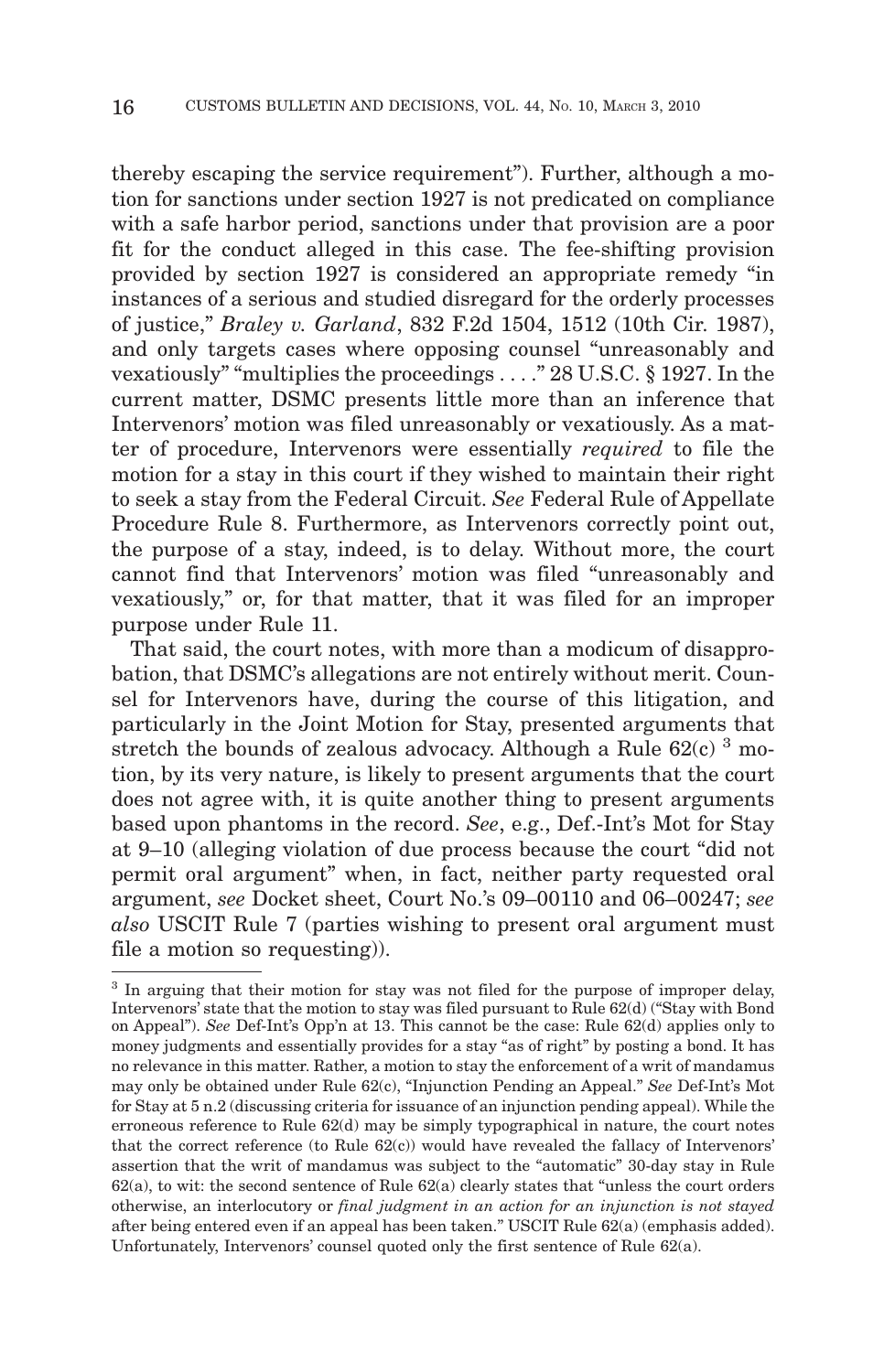# II. *Intervenor's Motion*

Intervenors' request for attorney fees against DSMC will also be denied. The court is inclined to view such an award as inconsistent with the equities presented by the current situation and is not inclined to issue sanctions for what might be merely negligent mistakes of research or advice. *See Precision Specialty Metals, Inc., v. United States*, 315 F.3d 1346, 1357 (Fed. Cir. 2003). Be that as it may, the court is also compelled to observe that the presentation of arguments based on a Rule that was changed fifteen years ago should be regarded by DSMC's counsel as more than a mere "procedural deficiency" in the motion.

In light of the foregoing, it is perhaps worth serving to all the reminder that "[a]n attorney acts not only as a client's representative, but also as an officer of the court, and has a duty to serve both masters." *Business Guides, Inc., v. Chromatic Communications Enterprises, Inc.*, 498 U.S. 533, 564 (1991). Attorneys must keep in mind that their signature on court papers certifies, among other things, that each of "the claims, defenses, and other legal contentions" contained therein "are warranted by existing law" and that "the factual contentions have evidentiary support." USCIT Rule 11(b). Inherent in that certification is the assertion that the existing law, as well as the facts of record, have been stated "accurately and correctly." *Precision Specialty Metals*, 315 F.3d at 1356. Rule 11 violations are judged under a standard of objective reasonableness, and the law makes no exception for situations involving joint pleadings that contain the work product of several different attorneys and law firms. Sanctions are a serious matter, and it would be tragic for otherwise respected attorney(s) to suffer the consequences of ill-advised arguments presented by other counsel.

## *Conclusion*

In applying the standards for sanctions outlined above to the facts of this case, the court concludes that it is appropriate to deny both DSMC's Motion for Sanctions and Intervenors' construed Cross-Motion for Sanctions.

## **SO ORDERED.**

Dated: February 12, 2010 New York, New York

> */s/ R. Kenton Musgrave* R. KENTON MUSGRAVE, SENIOR JUDGE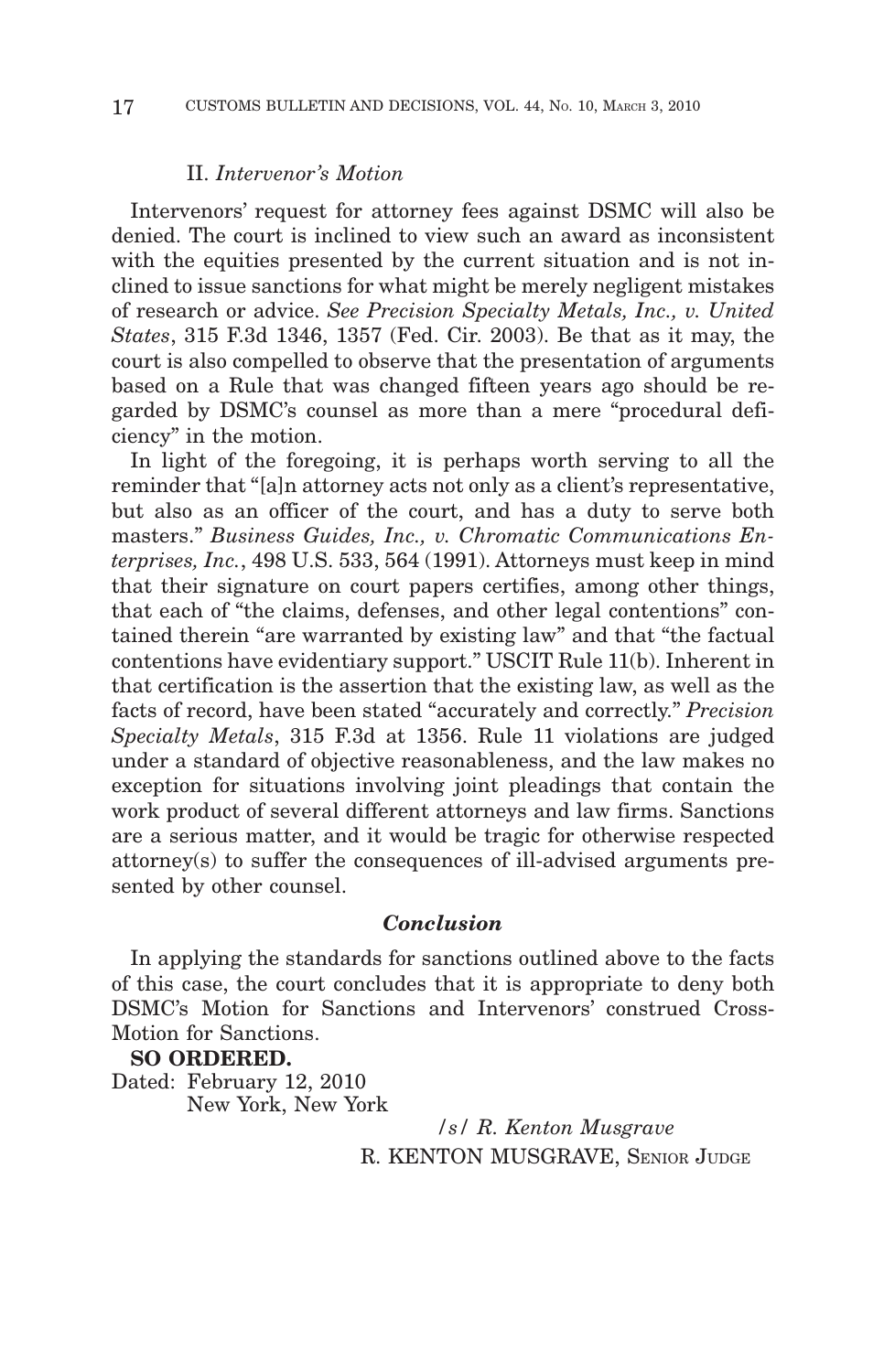## Slip Op. 10–18

AMERICAN FURNITURE MANUFACTURERS COMMITTEE FOR LEGAL TRADE AND VAUGHN-BASSETT FURNITURE COMPANY, INC. Plaintiffs, v. UNITED STATES et al. Defendants,

> Before: WALLACH, Judge Court No.: 10–00031

[Plaintiffs' Motion for Preliminary Injunction is DENIED.]

*King & Spalding*, *LLP* (*J. Michael Taylor*) for Plaintiffs American Furniture Manufacturers Committee for Legal Trade and Vaughn-Bassett Furniture Company, Inc.

*Tony West*, Assistant Attorney General; *Jeanne E. Davidson*, Director, *Patricia M. McCarthy*, Assistant Director, Commercial Litigation Brach, Civil Division, U.S. Department of Justice (*Stephen C. Tosini*), for Defendant United States.

## **OPINION**

## **Wallach, Judge:**

# **I**

# **INTRODUCTION**

Plaintiffs American Furniture Manufacturers Committee for Legal Trade and Vaughn-Bassett Furniture Company, Inc. (collectively, "Plaintiff") seek preliminary equitable relief to establish their position that, for purposes of 19 U.S.C. § 1504(d), the six-month period for deemed liquidation restarted upon publication of *Wooden Bedroom Furniture from the People's Republic of China: Amended Final Results of Antidumping Duty Administrative Review and New Shipper Reviews*, 74 Fed. Reg. 55,810 (October 29, 2009) ("*Amended Results* "). Complaint at 9–10, 13. Because Plaintiff does not satisfy the standard for a preliminary injunction, its requested relief is denied. In losing its battle, however, Plaintiff in fact wins its war. The position of Defendants United States; U.S. Customs and Border Protection; Commissioner, U.S. Customs and Border Protection, U.S. Department of Commerce; and Secretary, U.S. Department of Commerce (collectively, "Defendant") that the six-month period for deemed liquidation commenced upon publication of the *Amended Results* is both legally correct and establishes exactly the legal posture sought by Plaintiff.

# **BACKGROUND**

In August 2009, the U.S. Department of Commerce ("Commerce") rendered its determination in the antidumping duty order review of wooden bedroom furniture from the People's Republic of China, covering the period of review between January 1, 2007 and December 31,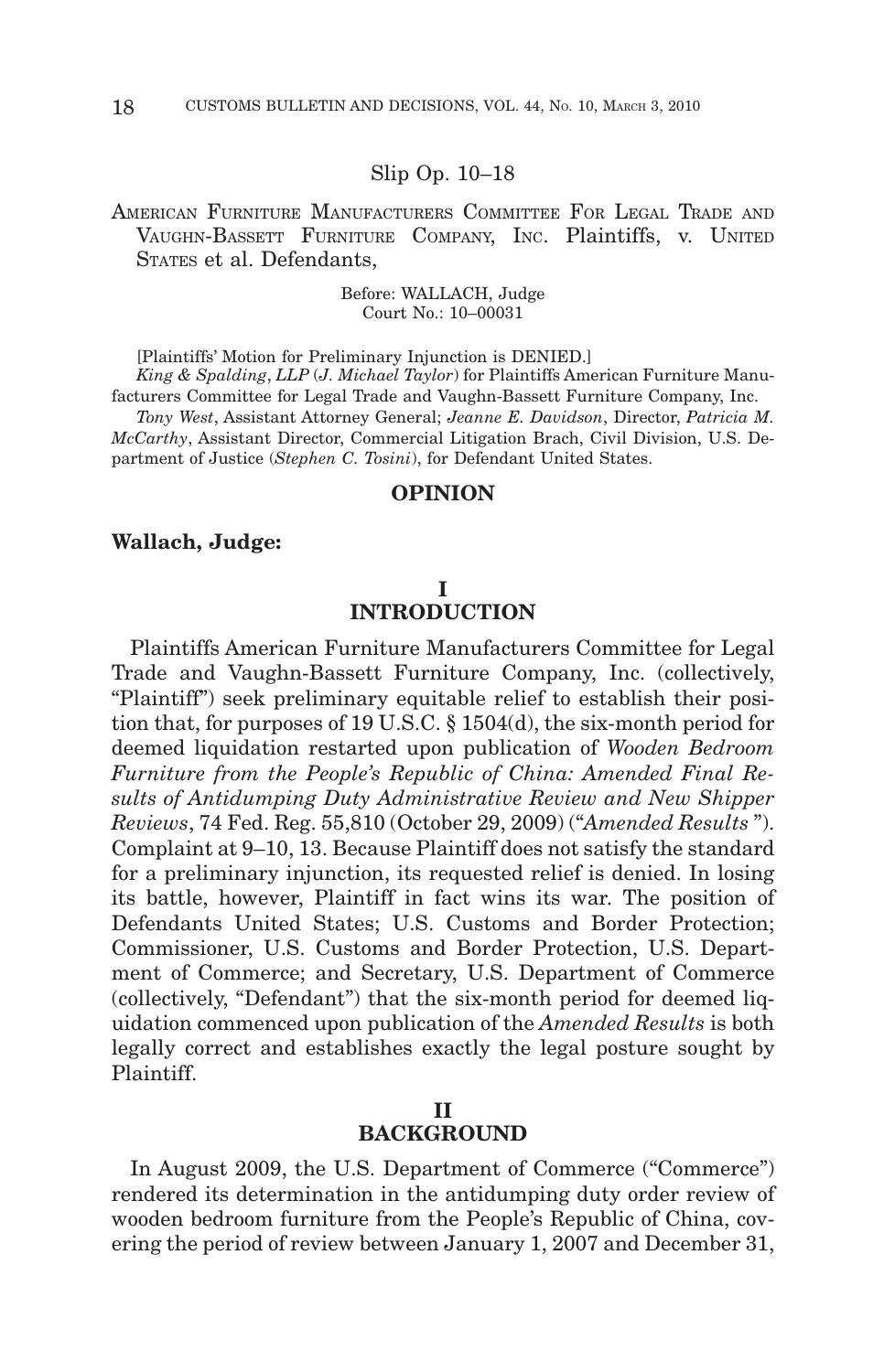2007 ("POR"). *Wooden Bedroom Furniture from the People's Republic of China: Final Results of Antidumping Duty Administrative Review and New Shipper Reviews*, 74 Fed. Reg. 41,374, 41,375 (August 17, 2009) ("*Final Results* "). Commerce assigned an antidumping margin of 29.98 percent for specified exporters of the entries subject to the instant antidumping duty administrative review ("subject entries"). Id. at 41,380. This antidumping margin was significantly higher than the cash deposit rate applicable during the POR for the exporters of the subject entries, which rate was based upon prior administrative reviews. *See* Complaint at 2–3 (citing *Notice of Amended Final Determination of Sales at Less Than Fair Value and Antidumping Duty Order/Pursuant to Court Decision: Wooden Bedroom Furniture From the People's Republic of China*, 71 Fed. Reg. 67,099 (November 20, 2006), *Wooden Bedroom Furniture from the People's Republic of China: Final Results of the 2004–2005 Semi-Annual New Shipper Reviews*, 71 Fed. Reg. 70,739 (December 6, 2006)).

On October 29, 2009, Commerce published the *Amended Results*, changing the antidumping margin for the subject entries from 29.98 percent to 29.89 percent. *Amended Results*, 74 Fed. Reg. at 55,811. Plaintiff thereafter requested that Defendant take actions necessary to liquidate the subject entries pursuant to the *Amended Results*. Declaration of J. Michael Taylor ("Taylor Decl.") ¶¶ 8, 10–14. Specifically, Plaintiff expressed concern that if Defendant did not liquidate the subject entries by February 17, 2010—six months after publication of the *Final Results*—the entries would be deemed liquidated at the significantly lower cash deposit rate by operation of 19 U.S.C. § 1504(d). *Id*. ¶¶ 10, 13. Pursuant to this statute, entries not liquidated by U.S. Customs and Border Protection ("Customs") within six months of notice from Commerce "shall be treated as having been liquidated at the rate" initially asserted by the importer. 19 U.S.C. § 1504(d). Defendant informed Plaintiff that the subject entries would remain unliquidated as of February 17, 2010.<sup>1</sup> Taylor Decl.  $\mathbb I$  15.

Plaintiff filed this case on February 4, 2010, asserting jurisdiction under 28 U.S.C. § 1581(i). Complaint at 5, 13. Plaintiff seeks, *inter alia*, "an emergency injunction ordering Customs to liquidate" the subject entries pursuant to the *Amended Results* "before February 17, 2010." *Id*. at 13. Concurrently with the filing of its Complaint, Plaintiff filed two motions requesting preliminary injunctive relief. Plaintiffs' Motion for Expedited Declaratory Judgment or, in the Alternative, Emergency Injunctive Relief; Plaintiffs' Motion for Temporary Restraining Order and Preliminay [sic] Injunction. In opposing these

<sup>1</sup> Accordingly, agency action is sufficiently final to require court intervention. *See* 5 U.S.C. § 706.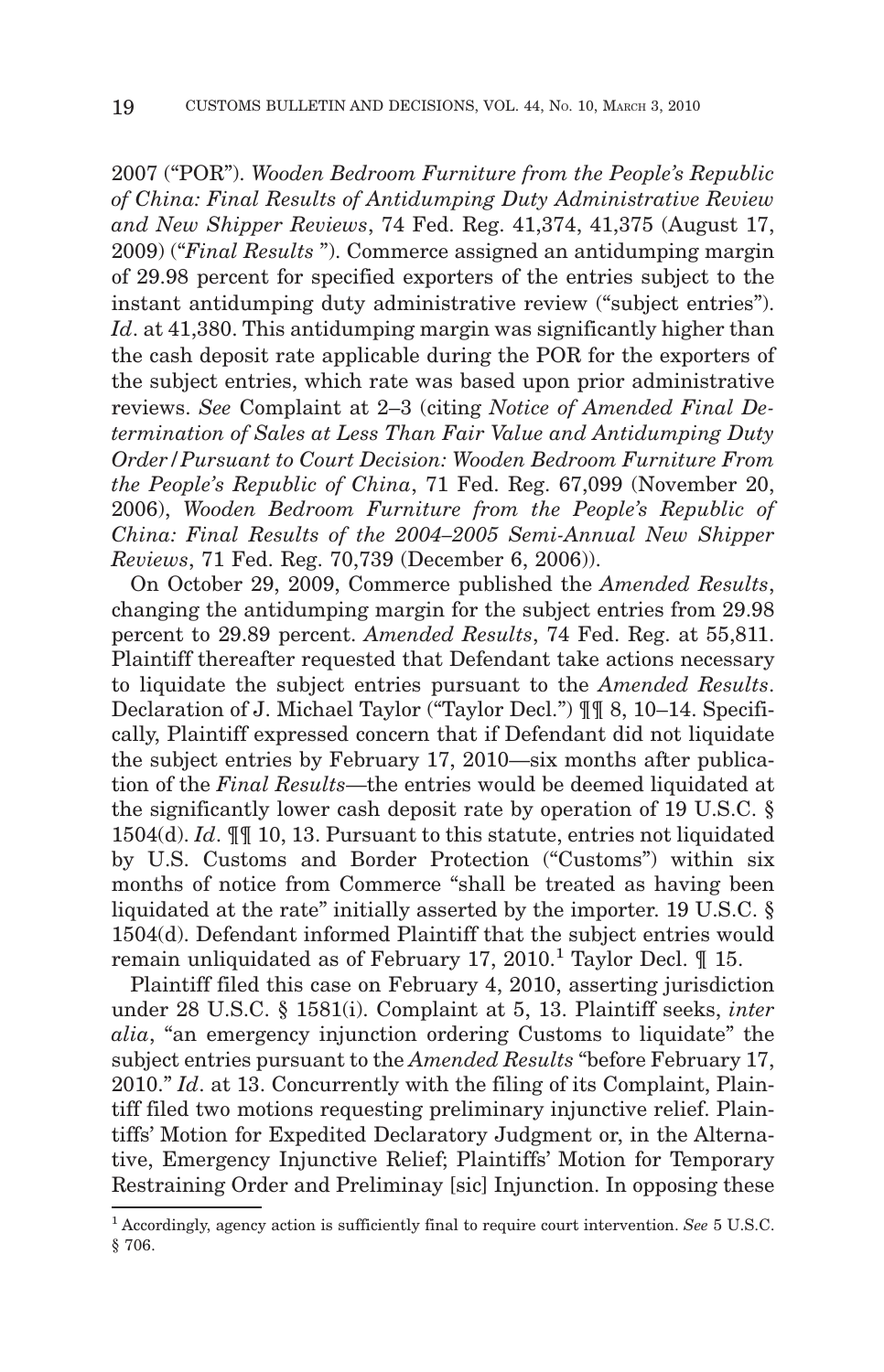motions, Defendant filed a motion to dismiss. Defendants' Motion to Dismiss and Response in Opposition to Plaintiffs' Motion for Declaratory and Emergency Injunctive Relief ("Defendant's Motion to Dismiss"). In its motion, Defendant emphasizes the agreement between Plaintiff and Defendant "that deemed liquidation pursuant to 19 U.S.C. 1504(d) will occur six months after issuance of the [Amended Results], *on April 29, 2010*." *Id*. at 6 (emphasis added) (citation omitted).

## **III**

## **STANDARD OF REVIEW**

Courts examine the following four factors in determining whether to grant preliminary equitable injunctive relief:

- (1) a reasonable likelihood of success on the merits;
- (2) irreparable harm if an injunction is not granted;
- (3) a balance of hardships tipping in [the movant's] favor; and
- (4) the injunction's favorable impact on the public interest.

*Altana Pharma AG v. Teva Pharms. USA, Inc.*, 566 F.3d 999, 1005 (Fed. Cir. 2009) (citations omitted).

## **IV**

# **DISCUSSION**

Plaintiff is not entitled to a preliminary injunction because none of the four factors weigh in its favor.

## **A**

## **Plaintiff Is Not Likely To Succeed On The Merits**

Plaintiff is unlikely to succeed on the merits because the applicable case law demonstrates that the six-month period for deemed liquidation of the subject entries commenced upon publication of the *Amended Results*. This court and the Federal Circuit recognize that the period for deemed liquidation commences upon publication of the results of an antidumping duty order administrative review. *Int'l Trading Co. v. United States*, 24 CIT 596, 601, 110 F. Supp. 2d 977 (2000) ("*Int'l Trading I* "), *aff'd Int'l Trading Co. v. United States*, 281 F.3d 1268 (Fed. Cir. 2002) ("*Int'l Trading II* "). This outcome is based upon legislative history of 19 U.S.C. § 1504(d) revealing the statutory purpose to "increase certainty in the customs process for importers, surety companies, and other third parties with a potential liability relating to a customs transaction." *Int'l Trading I*, 24 CIT at 604 (citation omitted); *Int'l Trading II*, 281 F.3d at 1272 (citation omitted).

Where the final results of an administrative review are substantively amended, as here with respect to the subject entries, the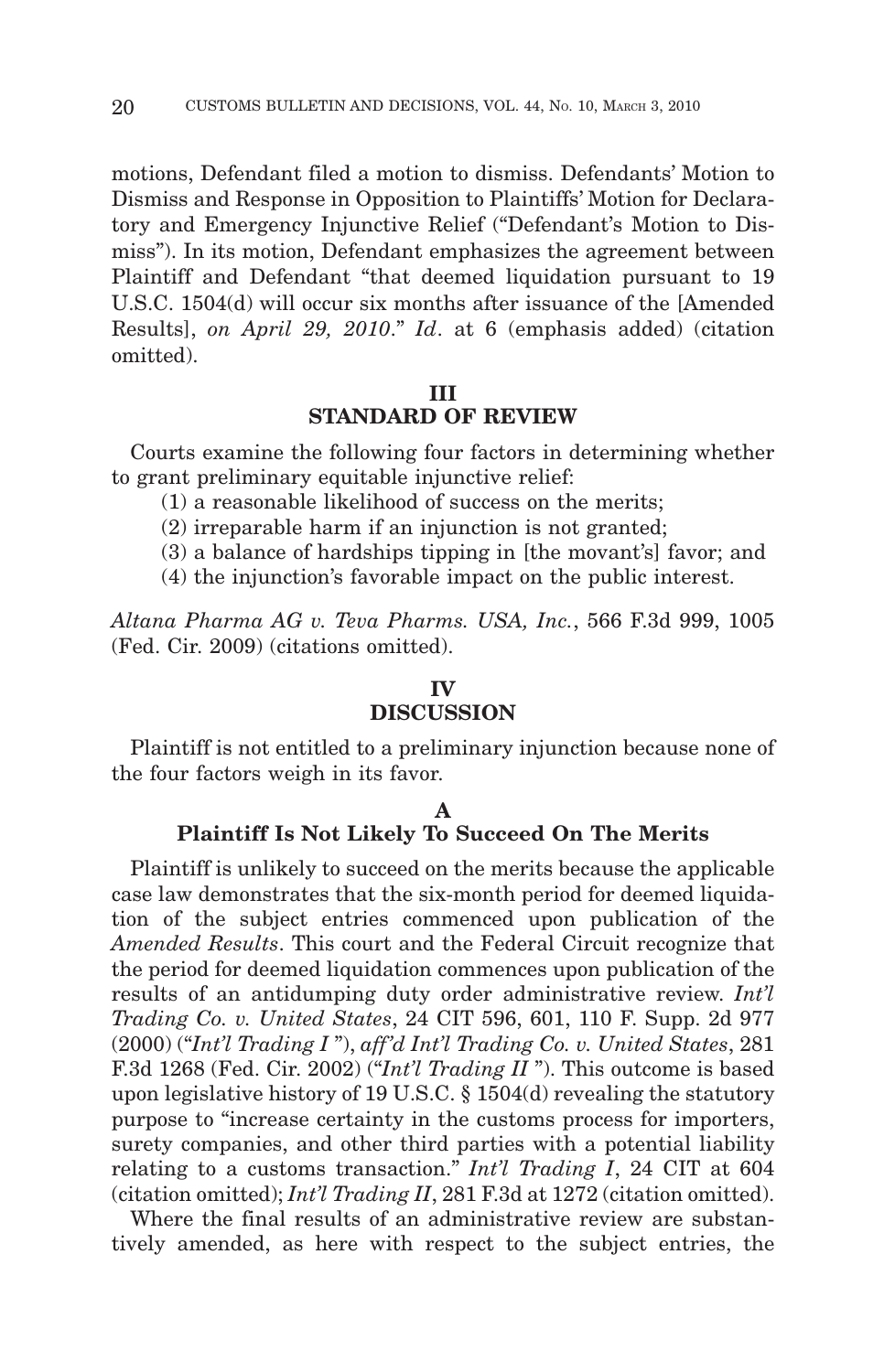deemed liquidation period commences upon publication of the amended results. This interpretation comports with the rationale underlying the deemed liquidation statute because ignoring such substantive changes will engender confusion, rather than "increase certainty in the customs process." *Int'l Trading I*, 24 CIT at 604 (citation omitted); *Int'l Trading II*, 281 F.3d at 1272 (citation omitted). Although this court in October 2009 found the deemed liquidation period to have commenced upon publication of the final results as opposed to subsequent amended results, that case is expressly limited to where the challenged antidumping margin "did not change" between results. *See Mazak Corp. v. United States*, 2009 Ct. Intl. Trade LEXIS 132, at \*23 (October 29, 2009). As this court noted in *Mazak*, "Defendant's argument that the *Amended Results* impacted Mazak's antidumping rate is *thus* ill-conceived, *as* the all-others rate remained unaltered." *Id*. at \*25 (emphasis added).

*Mazak* is readily distinguishable from the challenge Plaintiff fears will be initiated by importers of the subject entries, because the margins assigned to the pertinent exporters did change between the *Final Results* and *Amended Results*. *See* Complaint at 2, *Mazak*, 2009 Ct. Intl. Trade LEXIS 132, at \*22–25. Therefore, with respect to the exporters assigned different antidumping margins in the *Final Results* and *Amended Results*, the six-month period for deemed liquidation commences upon publication of the *Amended Results* and runs on April 29, 2010. It could not be otherwise, because under the statutory scheme enacted by Congress, the United States must have up to six months (though no more than that) to fulfill its mandate. Given this correct interpretation of 19 U.S.C. § 1504(d), Plaintiff is not at all likely to succeed on the merits.

**B**

# **Plaintiff Will Not Be Irreparably Harmed Without The Injunction**

The interpretation of 19 U.S.C. § 1504(d) rendering Plaintiff unlikely to succeed on the merits similarly negates the requisite irreparable harm. In alleging irreparable harm if an injunction does not issue by February 17, 2010, Plaintiff argues that importers of the subject entries might file suit under 28 U.S.C. § 1581(a) to establish that deemed liquidation occurred within six months of the *Final Results*, in which case Plaintiff would not be able to intervene pursuant to 28 U.S.C. § 2631(j)(1)(A). <sup>2</sup> Plaintiffs' Response in Opposition

<sup>2</sup> In such a circumstance, Plaintiff could, however, seek to participate as *amicus curiae*. *See* USCIT R. 76.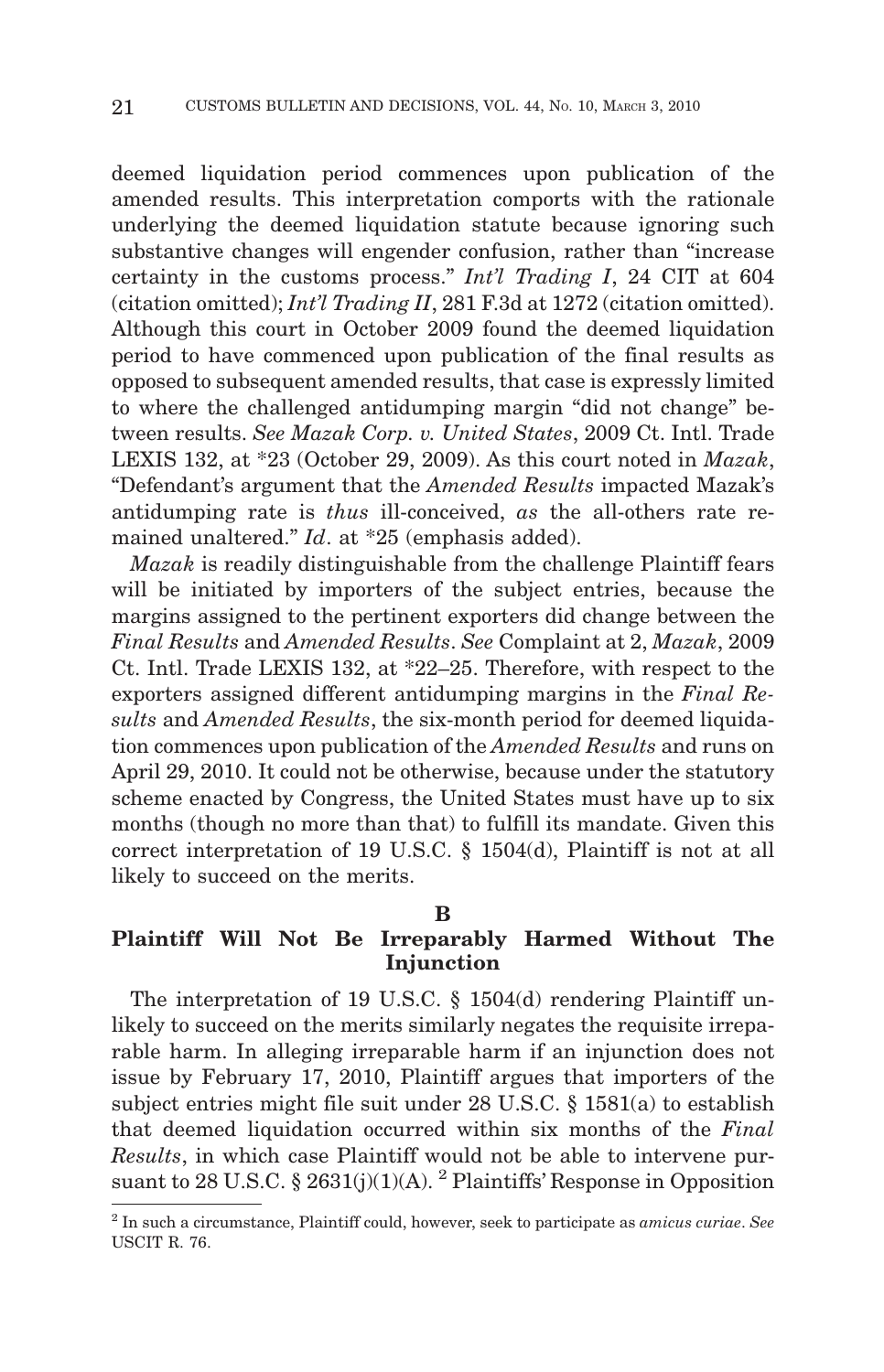to Defendants' Motion to Dismiss at 6. However, the applicable case law and legislative history demonstrate that the deemed liquidation period for the subject entries commences upon publication of the *Amended Results*. *See supra* Part IV.A. Since the importers of the subject entries would not succeed on the merits in the challenge envisioned by Plaintiff, there will not be any "irreparable harm if an injunction is not granted." *Altana Pharma*, 566 F.3d at 1005.

## **C**

# **The Balance Of Hardships And Public Interest Factors Favor Defendant**

Plaintiff seeks emergency injunctive relief to compel liquidation of the subject entries pursuant to the *Amended Results* prior to February 17, 2010. Complaint at 13. Defendant correctly interprets 19 U.S.C. § 1504(d) when it concludes that the subject entries will be deemed liquidated on April 29, 2010. *See* Defendant's Motion to Dismiss at 6; *supra* Part IV.A. Plaintiff is here asking this court to prematurely interpret 19 U.S.C. § 1504(d) and prematurely compel Defendant to act. This relief imposes a substantially greater hardship on Defendant because it interferes with a systematic approach to liquidation. Moreover, Plaintiff is asking this court to turn on its head the ordinary approach for reviewing agency action. Courts are to assess agency action to determine whether it is consistent with statutory language and otherwise reasonable. *See Chevron U.S.A. Inc. v. Natural Res. Defense Council, Inc.*, 467 U.S. 837, 842, 104 S. Ct. 2778, 81 L. Ed. 2d 694 (1984). Rather than compel Defendant to act prior to the deemed liquidation occurring, the public interest is best served here by allowing Defendant to liquidate the subject entries pursuant to its correct legal interpretation and without preemptive judicial interference.

## **V**

# **CONCLUSION**

For the above stated reasons, it is hereby ORDERED that Plaintiffs' Motion for Preliminary Injunction is DENIED.

Dated: February 16, 2010

New York, New York

*\_\_/s/ Evan J. Wallach\_\_\_\_* EVAN J. WALLACH, JUDGE